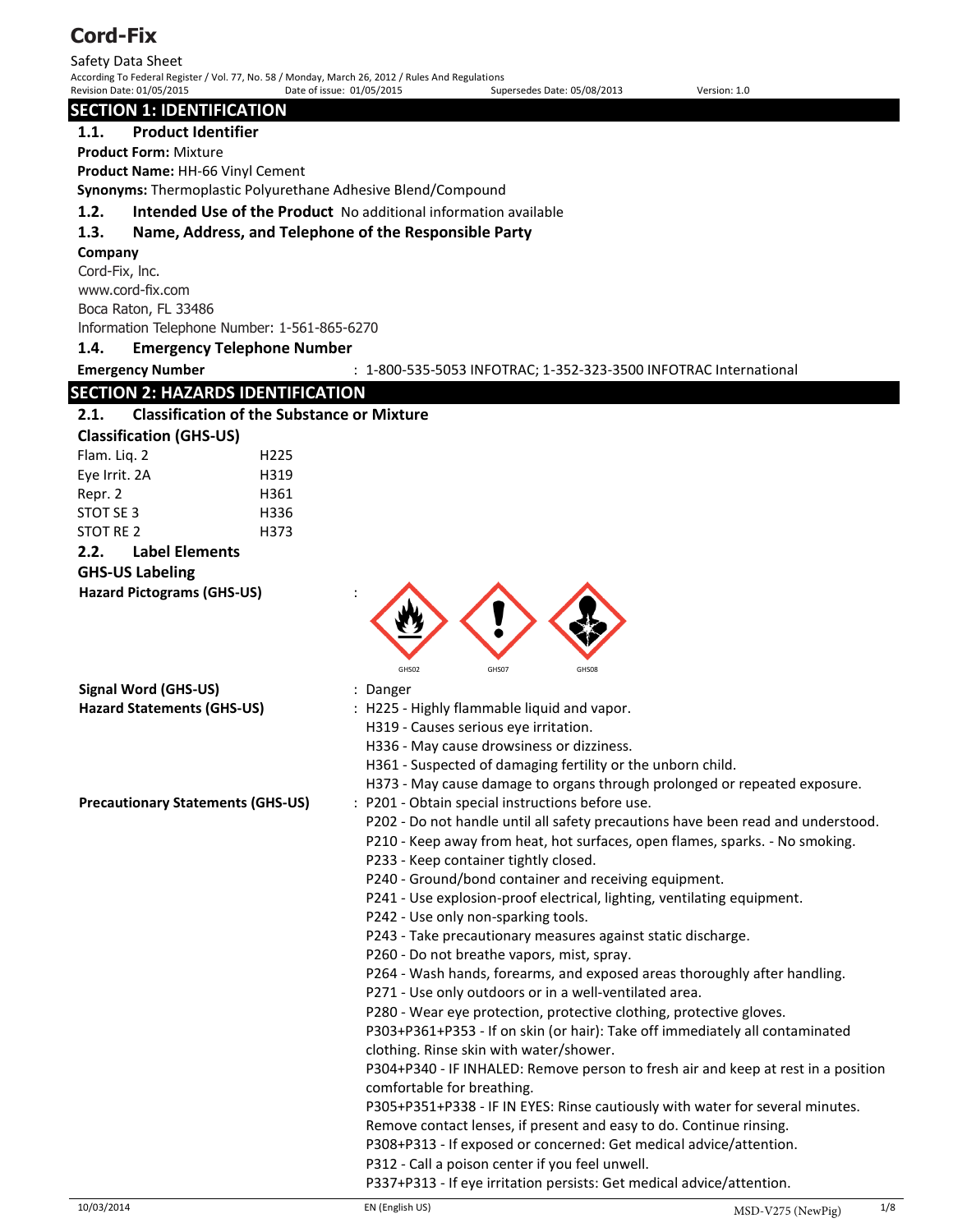Safety Data Sheet According to Federal Register / Vol. 77, No. 58 / Monday, March 26, 2012 / Rules and Regulations

> P370+P378 - In case of fire: Use dry chemical powder, alcohol-resistant foam, carbon dioxide  $(CO<sub>2</sub>)$  to extinguish.

P403+P233 - Store in a well-ventilated place. Keep container tightly closed.

P235+P405 - Keep cool. Store locked up.

P501 - Dispose of contents/container according to local, regional, national, and international regulations.

#### **2.3. Other Hazards**

No additional information available

#### **2.4. Unknown Acute Toxicity (GHS-US)**

No data available

### **SECTION 3: COMPOSITION/INFORMATION ON INGREDIENTS**

**3.1. Substance** 

Not applicable

#### **3.2. Mixture**

| <b>Name</b>                  | <b>Product Identifier</b> | %    | <b>Classification (GHS-US)</b>                                                                                                                                            |
|------------------------------|---------------------------|------|---------------------------------------------------------------------------------------------------------------------------------------------------------------------------|
| Methyl ethyl ketone          | (CAS No) 78-93-3          | 44   | Flam. Liq. 2, H225<br>Eye Irrit. 2A, H319<br>STOT SE 3, H336                                                                                                              |
| Acetone                      | (CAS No) 67-64-1          | 34   | Flam. Liq. 2, H225<br>Eye Irrit. 2A, H319<br>STOT SE 3, H336                                                                                                              |
| <b>Proprietary Component</b> | Proprietary*              | 14.1 | Not classified                                                                                                                                                            |
| Toluene                      | (CAS No) 108-88-3         | 7.9  | Flam. Liq. 2, H225<br>Skin Irrit. 2, H315<br>Repr. 2, H361<br>STOT SE 3, H336<br>STOT RE 2, H373<br>Asp. Tox. 1, H304<br>Aquatic Acute 2, H401<br>Aquatic Chronic 3, H412 |

\*The specific chemical identity and/or exact percentage (concentration) of composition has been withheld as a trade secret. Full text of H-phrases: see section 16

#### **SECTION 4: FIRST AID MEASURES**

#### **4.1. Description of First Aid Measures**

**First-aid Measures General**: Never give anything by mouth to an unconscious person. If you feel unwell, seek medical advice (show the label where possible).

**First-aid Measures After Inhalation**: Using proper respiratory protection, immediately move the exposed person to fresh air. Assure fresh air breathing. Call a physician if symptoms occur.

**First-aid Measures After Skin Contact**: Remove contaminated clothing. Gently wash with plenty of soap and water followed by rinsing with water for at least 15 minutes. Call a POISON CENTER or doctor/physician if you feel unwell. Wash contaminated clothing before reuse.

**First-aid Measures After Eye Contact**: Rinse cautiously with water for at least 15 minutes. Remove contact lenses, if present and easy to do. Continue rinsing. Obtain medical attention.

**First-aid Measures After Ingestion**: Rinse mouth. Do NOT induce vomiting. Immediately call a POISON CENTER or doctor/physician.

#### **4.2. Most important symptoms and effects, both acute and delayed**

**Symptoms/Injuries:** Causes serious eye irritation. Vapors may cause drowsiness and dizziness.

**Symptoms/Injuries After Inhalation:** High concentration of vapours may induce: headache, dizziness, drowsiness, nausea and vomiting.

**Symptoms/Injuries After Skin Contact:** Repeated exposure may cause skin dryness or cracking.

**Symptoms/Injuries After Eye Contact:** Causes serious eye irritation.

**Symptoms/Injuries After Ingestion:** Ingestion is likely to be harmful or have adverse effects.

**Chronic Symptoms:** May cause damage to organs through prolonged or repeated exposure. May cause damage to central nervous system, liver, and kidneys. Suspected of damaging fertility or the unborn child.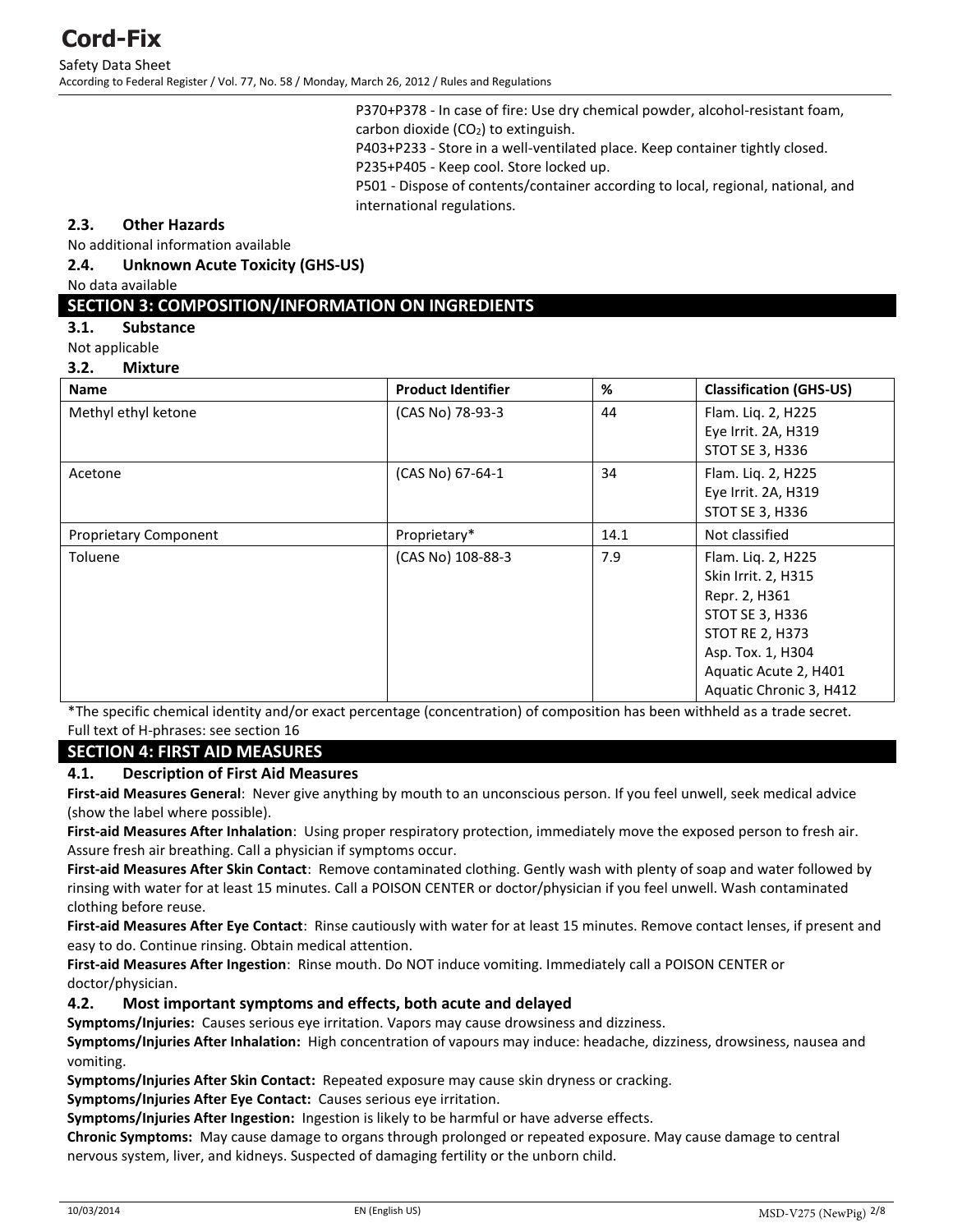Safety Data Sheet According to Federal Register / Vol. 77, No. 58 / Monday, March 26, 2012 / Rules and Regulations

### **4.3. Indication of Any Immediate Medical Attention and Special Treatment Needed**

If exposed or concerned, get medical advice and attention.

## **SECTION 5: FIRE-FIGHTING MEASURES**

### **5.1. Extinguishing Media**

**Suitable Extinguishing Media:** Dry chemical powder, alcohol-resistant foam, carbon dioxide (CO2).

**Unsuitable Extinguishing Media:** Do not use a heavy water stream. Use of heavy stream of water may spread fire.

#### **5.2. Special Hazards Arising From the Substance or Mixture**

**Fire Hazard:** Highly flammable liquid and vapor.

**Explosion Hazard:** May form flammable/explosive vapor-air mixture. Heat may build pressure, rupturing closed containers, spreading fire and increasing risk of burns and injuries.

**Reactivity:** Reacts violently with oxidants causing fire and explosion hazard.

#### **5.3. Advice for Firefighters**

**Precautionary Measures Fire:** Exercise caution when fighting any chemical fire.

**Firefighting Instructions:** Use water spray or fog for cooling exposed containers. Do not get water inside containers. Do not apply water stream directly at source of leak. Fight fire from safe distance and protected location.

**Protection During Firefighting:** Do not enter fire area without proper protective equipment, including respiratory protection. **Other Information:** Refer to Section 9 for flammability properties.

### **SECTION 6: ACCIDENTAL RELEASE MEASURES**

#### **6.1. Personal Precautions, Protective Equipment and Emergency Procedures**

**General Measures**: Use special care to avoid static electric charges. Keep away from heat/sparks/open flames/hot surfaces. – No smoking. Do not get in eyes, on skin, or on clothing. Do not breathe vapour or mist.

#### **6.1.1. For Non-emergency Personnel**

**Protective Equipment:** Use appropriate personal protection equipment (PPE).

**Emergency Procedures:** Evacuate unnecessary personnel.

#### **6.1.2. For Emergency Responders**

**Protective Equipment:** Equip cleanup crew with proper protection.

**Emergency Procedures:** Ventilate area. Eliminate ignition sources. Stop leak if safe to do so.

#### **6.2. Environmental Precautions**

Prevent entry to sewers and public waters.

#### **6.3. Methods and Material for Containment and Cleaning Up**

**For Containment:** Absorb and/or contain spill with inert material, then place in suitable container. Do not take up in combustible material such as: saw dust or cellulosic material.

**Methods for Cleaning Up:** Clear up spills immediately and dispose of waste safely. Use only non-sparking tools.

#### **6.4. Reference to Other Sections**

See heading 8, Exposure Controls and Personal Protection. Concerning disposal elimination after cleaning, see item 13.

#### **SECTION 7: HANDLING AND STORAGE**

#### **7.1. Precautions for Safe Handling**

**Additional Hazards When Processed:** Handle empty containers with care because residual vapors are flammable. **Hygiene Measures:** Handle in accordance with good industrial hygiene and safety procedures. Wash hands and other exposed areas with mild soap and water before eating, drinking, or smoking and again when leaving work.

#### **7.2. Conditions for Safe Storage, Including Any Incompatibilities**

**Technical Measures:** Proper grounding procedures to avoid static electricity should be followed.

**Storage Conditions:** Store in a dry, cool and well-ventilated place. Keep container closed when not in use. Keep in fireproof place.

**Incompatible Products:** Strong acids. Strong bases. Strong oxidizers.

**7.3. Specific End Use(s)** No additional information available

#### **SECTION 8: EXPOSURE CONTROLS/PERSONAL PROTECTION**

#### **8.1. Control Parameters**

| <b>Toluene (108-88-3)</b> |                                       |                       |
|---------------------------|---------------------------------------|-----------------------|
| <b>USA ACGIH</b>          | ACGIH TWA (ppm)                       | 20 ppm                |
| <b>USA NIOSH</b>          | NIOSH REL (TWA) $(mg/m3)$             | 375 mg/m <sup>3</sup> |
| <b>USA NIOSH</b>          | NIOSH REL (TWA) (ppm)                 | $100$ ppm             |
| <b>USA NIOSH</b>          | NIOSH REL (STEL) (mg/m <sup>3</sup> ) | 560 mg/m <sup>3</sup> |
| <b>USA NIOSH</b>          | NIOSH REL (STEL) (ppm)                | $150$ ppm             |
| <b>USA IDLH</b>           | US IDLH (ppm)                         | 500 ppm               |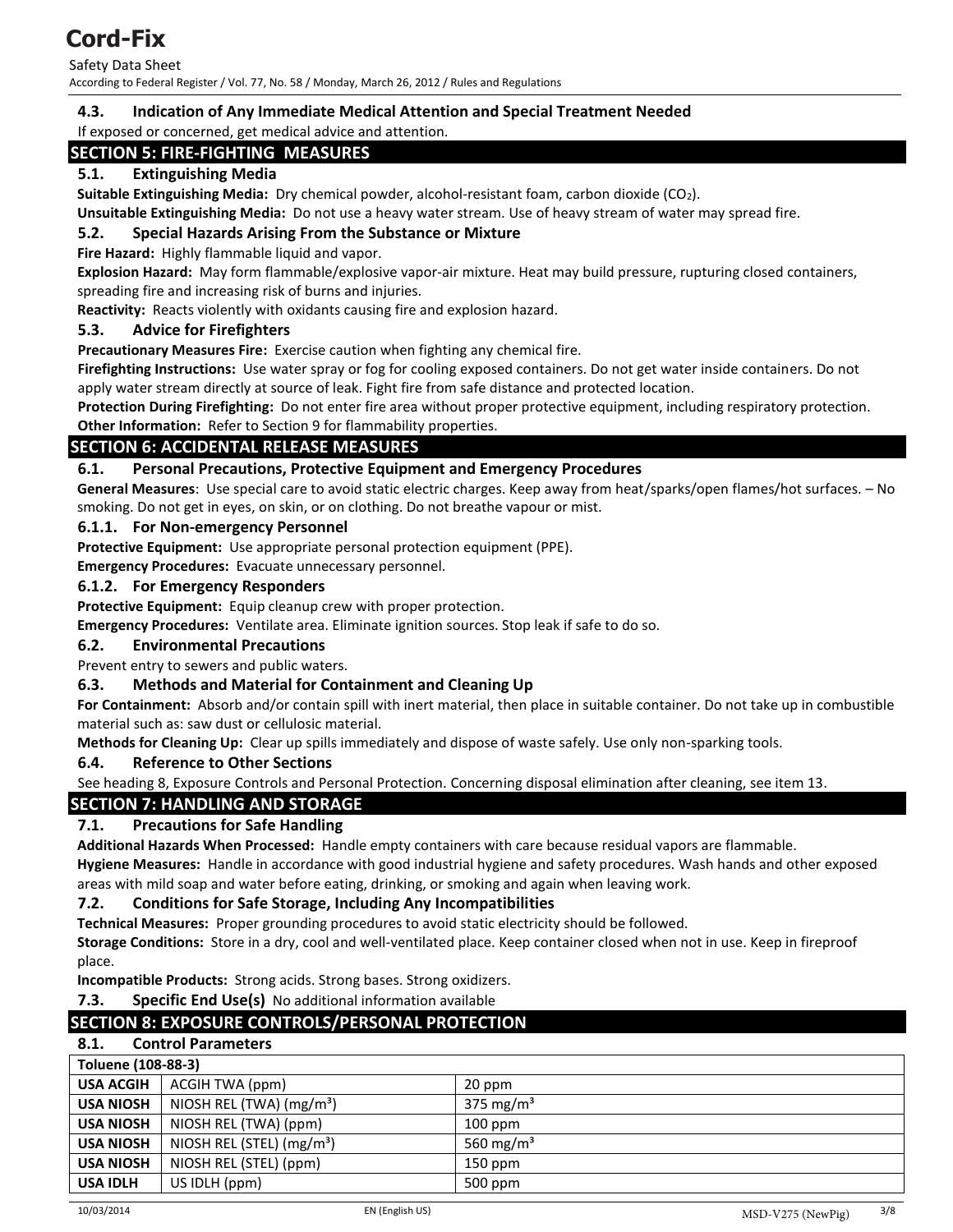#### Safety Data Sheet

According to Federal Register / Vol. 77, No. 58 / Monday, March 26, 2012 / Rules and Regulations

| <b>USA OSHA</b>  | OSHA PEL (TWA) (ppm)                  | 200 ppm                |  |  |
|------------------|---------------------------------------|------------------------|--|--|
| <b>USA OSHA</b>  | OSHA PEL (Ceiling) (ppm)              | 300 ppm                |  |  |
|                  | Acetone (67-64-1)                     |                        |  |  |
| <b>USA ACGIH</b> | ACGIH TWA (ppm)                       | 500 ppm                |  |  |
| <b>USA ACGIH</b> | ACGIH STEL (ppm)                      | 750 ppm                |  |  |
| <b>USA NIOSH</b> | NIOSH REL (TWA) (mg/m <sup>3</sup> )  | 590 mg/m <sup>3</sup>  |  |  |
| <b>USA NIOSH</b> | NIOSH REL (TWA) (ppm)                 | 250 ppm                |  |  |
| <b>USA IDLH</b>  | US IDLH (ppm)                         | 2500 ppm (10% LEL)     |  |  |
| <b>USA OSHA</b>  | OSHA PEL (TWA) (mg/m <sup>3</sup> )   | 2400 mg/m <sup>3</sup> |  |  |
| <b>USA OSHA</b>  | OSHA PEL (TWA) (ppm)                  | 1000 ppm               |  |  |
|                  | Methyl ethyl ketone (78-93-3)         |                        |  |  |
| <b>USA ACGIH</b> | ACGIH TWA (ppm)                       | 200 ppm                |  |  |
| <b>USA ACGIH</b> | ACGIH STEL (ppm)                      | 300 ppm                |  |  |
| <b>USA NIOSH</b> | NIOSH REL (TWA) $(mg/m3)$             | 590 mg/m <sup>3</sup>  |  |  |
| <b>USA NIOSH</b> | NIOSH REL (TWA) (ppm)                 | 200 ppm                |  |  |
| <b>USA NIOSH</b> | NIOSH REL (STEL) (mg/m <sup>3</sup> ) | 885 mg/m <sup>3</sup>  |  |  |
| <b>USA NIOSH</b> | NIOSH REL (STEL) (ppm)                | 300 ppm                |  |  |
| <b>USA IDLH</b>  | US IDLH (ppm)                         | 3000 ppm               |  |  |
| <b>USA OSHA</b>  | OSHA PEL (TWA) (mg/m <sup>3</sup> )   | 590 mg/m <sup>3</sup>  |  |  |
| <b>USA OSHA</b>  | OSHA PEL (TWA) (ppm)                  | 200 ppm                |  |  |

**8.2. Exposure Controls** 

**Appropriate Engineering Controls** : Emergency eye wash fountains and safety showers should be available in the immediate vicinity of any potential exposure. Gas detectors should be used when flammable gases/vapors may be released. Provide exhaust ventilation or other engineering controls to keep the airborne concentrations of vapor or mists below the applicable workplace exposure limits indicated above. All electrical equipment should comply with the National Electric Code. Ensure all national/local regulations are observed. **Personal Protective Equipment** : Full protective flameproof clothing. Protective goggles. Gloves. Insufficient ventilation: wear respiratory protection.

| <b>Materials for Protective Clothing</b> | : Wear fire/flame resistant/retardant clothing.                                                                                                         |
|------------------------------------------|---------------------------------------------------------------------------------------------------------------------------------------------------------|
| <b>Hand Protection</b>                   | : Wear chemically resistant protective gloves.                                                                                                          |
| <b>Eve Protection</b>                    | : Chemical goggles or safety glasses.                                                                                                                   |
| <b>Skin and Body Protection</b>          | : Wear suitable protective clothing.                                                                                                                    |
| <b>Respiratory Protection</b>            | : Use NIOSH-approved air-purifying or supplied-air respirator where airborne<br>concentrations of vapor or mist are expected to exceed exposure limits. |

#### **Other Information** : When using, do not eat, drink or smoke.

#### **SECTION 9: PHYSICAL AND CHEMICAL PROPERTIES**

| <b>Information on Basic Physical and Chemical Properties</b><br>9.1. |                                                  |
|----------------------------------------------------------------------|--------------------------------------------------|
| <b>Physical State</b>                                                | : Liquid                                         |
| Appearance                                                           | : Clear                                          |
| Odor                                                                 | : Strong Aromatic Odor/sharp mint like fragrance |
| <b>Odor Threshold</b>                                                | : No data available                              |
| рH                                                                   | : No data available                              |
| <b>Evaporation Rate</b>                                              | : No data available                              |
| <b>Melting Point</b>                                                 | : No data available                              |
| <b>Freezing Point</b>                                                | : No data available                              |
| <b>Boiling Point</b>                                                 | : > 35 °C (95.00 °F)                             |
| <b>Flash Point</b>                                                   | : $-14$ °C ASTM D-56 (6.80 °F)                   |
| <b>Auto-ignition Temperature</b>                                     | : No data available                              |
| <b>Decomposition Temperature</b>                                     | : No data available                              |
| Flammability (solid, gas)                                            | : No data available                              |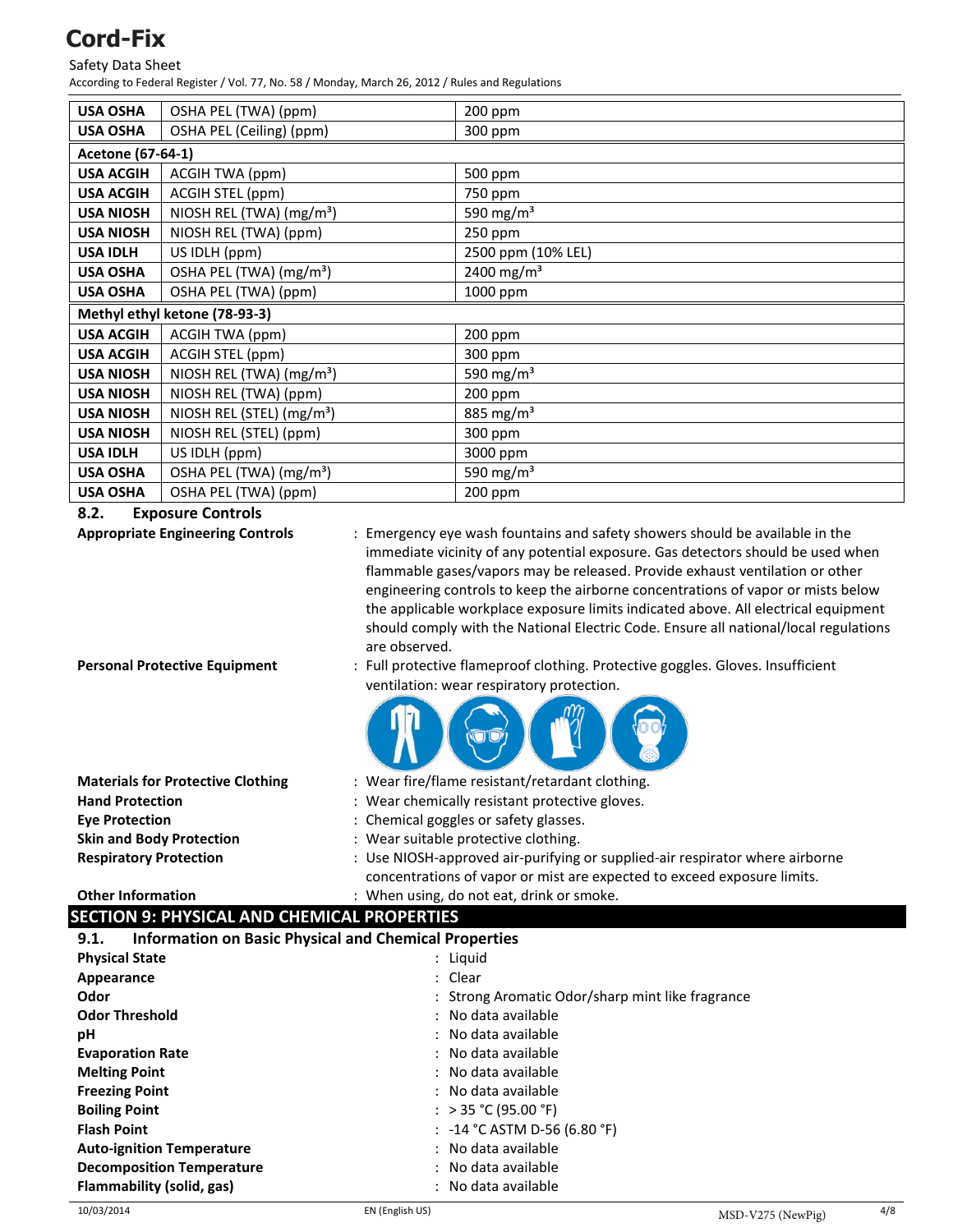Safety Data Sheet According to Federal Register / Vol. 77, No. 58 / Monday, March 26, 2012 / Rules and Regulations

| <b>Vapor Pressure</b>                         | : No data available                |
|-----------------------------------------------|------------------------------------|
| <b>Relative Vapor Density at 20 °C</b>        | $:$ > 1 (heavier than air)         |
| <b>Relative Density</b>                       | $: 0.88$ (water = 1)               |
| Solubility                                    | : Insoluble in water.              |
| <b>Partition Coefficient: N-octanol/water</b> | : No data available                |
| <b>Viscosity</b>                              | : No data available                |
| Lower Flammable Limit                         | $: 1\%$                            |
| Upper Flammable Limit                         | $: 12 \%$                          |
| <b>Other Information</b><br>9.2.              |                                    |
| <b>VOC content</b>                            | : 51.9 % (3.59 lbs/gal or 430 g/l) |

#### **SECTION 10: STABILITY AND REACTIVITY**

**10.1. Reactivity:** Reacts violently with oxidants causing fire and explosion hazard.

- **10.2. Chemical Stability:** Stable under recommended handling and storage conditions (see section 7).
- **10.3. Possibility of Hazardous Reactions:** Hazardous polymerization will not occur.
- **10.4. Conditions to Avoid:** Direct sunlight. Extremely high or low temperatures. Open flame. Ignition sources.
- **10.5. Incompatible Materials:** Strong acids. Strong bases. Strong oxidizers.

**10.6.** Hazardous Decomposition Products: Carbon oxides (CO, CO<sub>2</sub>).

### **SECTION 11: TOXICOLOGICAL INFORMATION**

#### **11.1. Information On Toxicological Effects**

**Acute Toxicity:** Not classified

| Toluene (108-88-3)            |                                              |  |
|-------------------------------|----------------------------------------------|--|
| LD50 Oral Rat                 | 5580 mg/kg                                   |  |
| <b>LD50 Dermal Rabbit</b>     | 8390 mg/kg                                   |  |
| ATE (Vapors)                  | 25.70 mg/l/4h                                |  |
| Acetone (67-64-1)             |                                              |  |
| LD50 Oral Rat                 | 5800 mg/kg                                   |  |
| <b>LD50 Dermal Rabbit</b>     | 15688 mg/kg                                  |  |
| <b>LC50 Inhalation Rat</b>    | 44 $g/m3$                                    |  |
| Methyl ethyl ketone (78-93-3) |                                              |  |
| LD50 Oral Rat                 | 2054 mg/kg                                   |  |
| <b>LD50 Dermal Rat</b>        | $> 10$ ml/kg                                 |  |
| <b>LC50 Inhalation Rat</b>    | 23500 mg/m <sup>3</sup> (Exposure time: 8 h) |  |

**Skin Corrosion/Irritation:** Not classified

**Serious Eye Damage/Irritation:** Causes serious eye irritation.

**Respiratory or Skin Sensitization:** Not classified

**Germ Cell Mutagenicity:** Not classified

**Carcinogenicity:** Not classified

**Toluene (108-88-3)**

| <b>IARC</b> group |  |
|-------------------|--|
|                   |  |

**Reproductive Toxicity:** Suspected of damaging fertility or the unborn child.

**Specific Target Organ Toxicity (Single Exposure):** May cause drowsiness or dizziness.

**Specific Target Organ Toxicity (Repeated Exposure):** May cause damage to organs through prolonged or repeated exposure.

**Aspiration Hazard:** Not classified

**Symptoms/Injuries After Inhalation:** High concentration of vapours may induce: headache, dizziness, drowsiness, nausea and vomiting.

**Symptoms/Injuries After Skin Contact:** Repeated exposure may cause skin dryness or cracking.

**Symptoms/Injuries After Eye Contact:** Causes serious eye irritation.

**Symptoms/Injuries After Ingestion:** Ingestion is likely to be harmful or have adverse effects.

**Chronic Symptoms:** May cause damage to organs through prolonged or repeated exposure. May cause damage to central nervous system, liver, and kidneys. Suspected of damaging fertility or the unborn child.

#### **SECTION 12: ECOLOGICAL INFORMATION**

| <b>Toxicity</b><br>12.1.                                                                          |                                                                                         |
|---------------------------------------------------------------------------------------------------|-----------------------------------------------------------------------------------------|
| Toluene (108-88-3)                                                                                |                                                                                         |
| LC50 Fish 1                                                                                       | [15.22 - 19.05 mg/l (Exposure time: 96 h - Species: Pimephales promelas [flow-through]) |
| 5.46 - 9.83 mg/l (Exposure time: 48 h - Species: Daphnia magna [Static])<br><b>EC50 Daphnia 1</b> |                                                                                         |
|                                                                                                   |                                                                                         |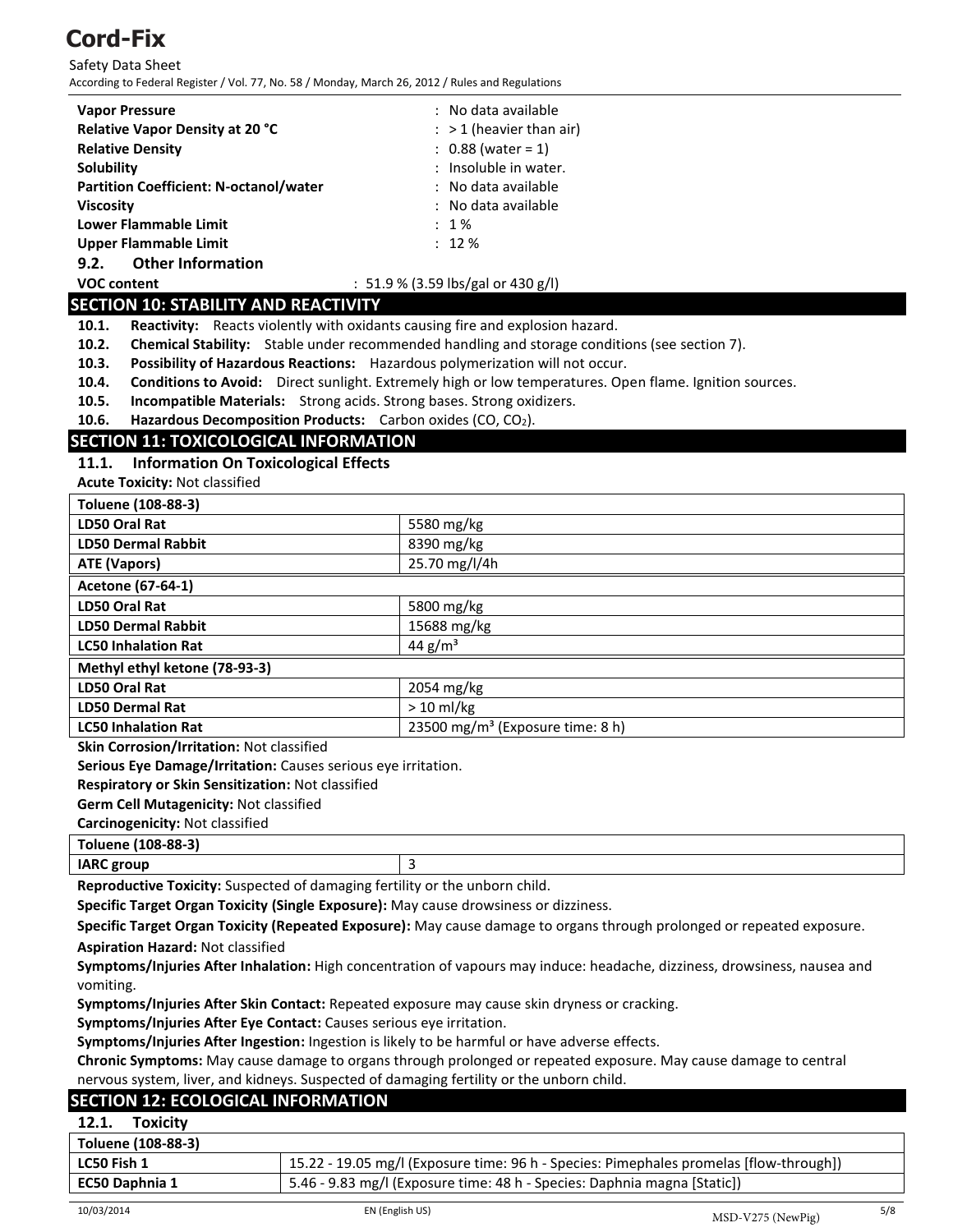# Safety Data Sheet

According to Federal Register / Vol. 77, No. 58 / Monday, March 26, 2012 / Rules and Regulations

| <b>LC 50 Fish 2</b>                                             | 12.6 mg/l (Exposure time: 96 h - Species: Pimephales promelas [static])                                                       |  |  |
|-----------------------------------------------------------------|-------------------------------------------------------------------------------------------------------------------------------|--|--|
| EC50 Daphnia 2                                                  | 11.5 mg/l (Exposure time: 48 h - Species: Daphnia magna)                                                                      |  |  |
|                                                                 |                                                                                                                               |  |  |
| <b>NOEC chronic crustacea</b><br>0.74 mg/l (Ceriodaphnia dubia) |                                                                                                                               |  |  |
| Acetone (67-64-1)                                               |                                                                                                                               |  |  |
| LC50 Fish 1                                                     | 4144.846 mg/l (Exposure time: 96 h - Species: Oncorhynchus mykiss)                                                            |  |  |
| EC50 Daphnia 1                                                  | 1679.66 mg/l (Exposure time: 48 h - Species: Daphnia magna [Static])                                                          |  |  |
| <b>LC 50 Fish 2</b>                                             | 6210 (6210 - 8120) mg/l (Exposure time: 96 h - Species: Pimephales promelas [static])                                         |  |  |
| EC50 Daphnia 2                                                  | 12600 (12600 - 12700) mg/l (Exposure time: 48 h - Species: Daphnia magna)                                                     |  |  |
| Methyl ethyl ketone (78-93-3)                                   |                                                                                                                               |  |  |
| LC50 Fish 1                                                     | 3130 (3130 - 3320) mg/l (Exposure time: 96 h - Species: Pimephales promelas [flow-through])                                   |  |  |
| EC50 Daphnia 1                                                  | 520 mg/l (Exposure time: 48 h - Species: Daphnia magna)                                                                       |  |  |
| <b>EC50 Daphnia 2</b>                                           | 5091 mg/l (Exposure time: 48 h - Species: Daphnia magna)                                                                      |  |  |
| 12.2.<br><b>Persistence and Degradability</b>                   |                                                                                                                               |  |  |
| Acetone (67-64-1)                                               |                                                                                                                               |  |  |
| <b>Persistence and Degradability</b>                            | Readily biodegradable in water.                                                                                               |  |  |
| <b>Bioaccumulative Potential</b><br>12.3.                       |                                                                                                                               |  |  |
| Toluene (108-88-3)                                              |                                                                                                                               |  |  |
| Log Pow                                                         | 2.65                                                                                                                          |  |  |
|                                                                 |                                                                                                                               |  |  |
| Acetone (67-64-1)                                               |                                                                                                                               |  |  |
| <b>BCF fish 1</b>                                               | 0.69                                                                                                                          |  |  |
| Log Kow                                                         | $-0.24$                                                                                                                       |  |  |
| Methyl ethyl ketone (78-93-3)                                   |                                                                                                                               |  |  |
| Log Pow                                                         | 0.29                                                                                                                          |  |  |
| 12.4.                                                           | Mobility in Soil No additional information available                                                                          |  |  |
| <b>Other Adverse Effects</b><br>12.5.                           |                                                                                                                               |  |  |
| <b>Other Information</b>                                        | : Avoid release to the environment.                                                                                           |  |  |
|                                                                 |                                                                                                                               |  |  |
| <b>SECTION 13: DISPOSAL CONSIDERATIONS</b>                      |                                                                                                                               |  |  |
| 13.1.                                                           |                                                                                                                               |  |  |
| <b>Waste treatment methods</b>                                  |                                                                                                                               |  |  |
|                                                                 | Waste Disposal Recommendations: Dispose of waste material in accordance with all local, regional, national, and international |  |  |
| regulations.                                                    |                                                                                                                               |  |  |
|                                                                 | Additional Information: Handle empty containers with care because residual vapors are flammable. RCRA Waste Number: D001.     |  |  |
| <b>SECTION 14: TRANSPORT INFORMATION</b>                        |                                                                                                                               |  |  |
| 14.1. In Accordance with DOT                                    |                                                                                                                               |  |  |
| <b>Proper Shipping Name</b>                                     | : ADHESIVES containing a flammable liquid                                                                                     |  |  |
| <b>Hazard Class</b>                                             | : 3                                                                                                                           |  |  |
| <b>Identification Number</b>                                    | : UN1133                                                                                                                      |  |  |
| <b>Label Codes</b>                                              | : 3                                                                                                                           |  |  |
| <b>Packing Group</b>                                            | $\mathbb{I}$                                                                                                                  |  |  |
| <b>ERG Number</b>                                               | : 128                                                                                                                         |  |  |
| 14.2. In Accordance with IMDG                                   |                                                                                                                               |  |  |
| <b>Proper Shipping Name</b>                                     | : ADHESIVES                                                                                                                   |  |  |
| <b>Hazard Class</b>                                             | : 3                                                                                                                           |  |  |
| <b>Identification Number</b>                                    | : UN1133                                                                                                                      |  |  |
| <b>Packing Group</b>                                            | : II                                                                                                                          |  |  |
| <b>Label Codes</b>                                              | : 3                                                                                                                           |  |  |
| EmS-No. (Fire)                                                  | : F-E                                                                                                                         |  |  |
| EmS-No. (Spillage)                                              | : S-D                                                                                                                         |  |  |
| <b>MFAG Number</b>                                              | : 127                                                                                                                         |  |  |
| 14.3. In Accordance with IATA                                   |                                                                                                                               |  |  |
| <b>Proper Shipping Name</b>                                     | : ADHESIVES                                                                                                                   |  |  |
| <b>Packing Group</b>                                            | : II                                                                                                                          |  |  |
| <b>Identification Number</b>                                    | : UN1133                                                                                                                      |  |  |
| <b>Hazard Class</b>                                             | : 3                                                                                                                           |  |  |
| <b>Label Codes</b>                                              | : 3                                                                                                                           |  |  |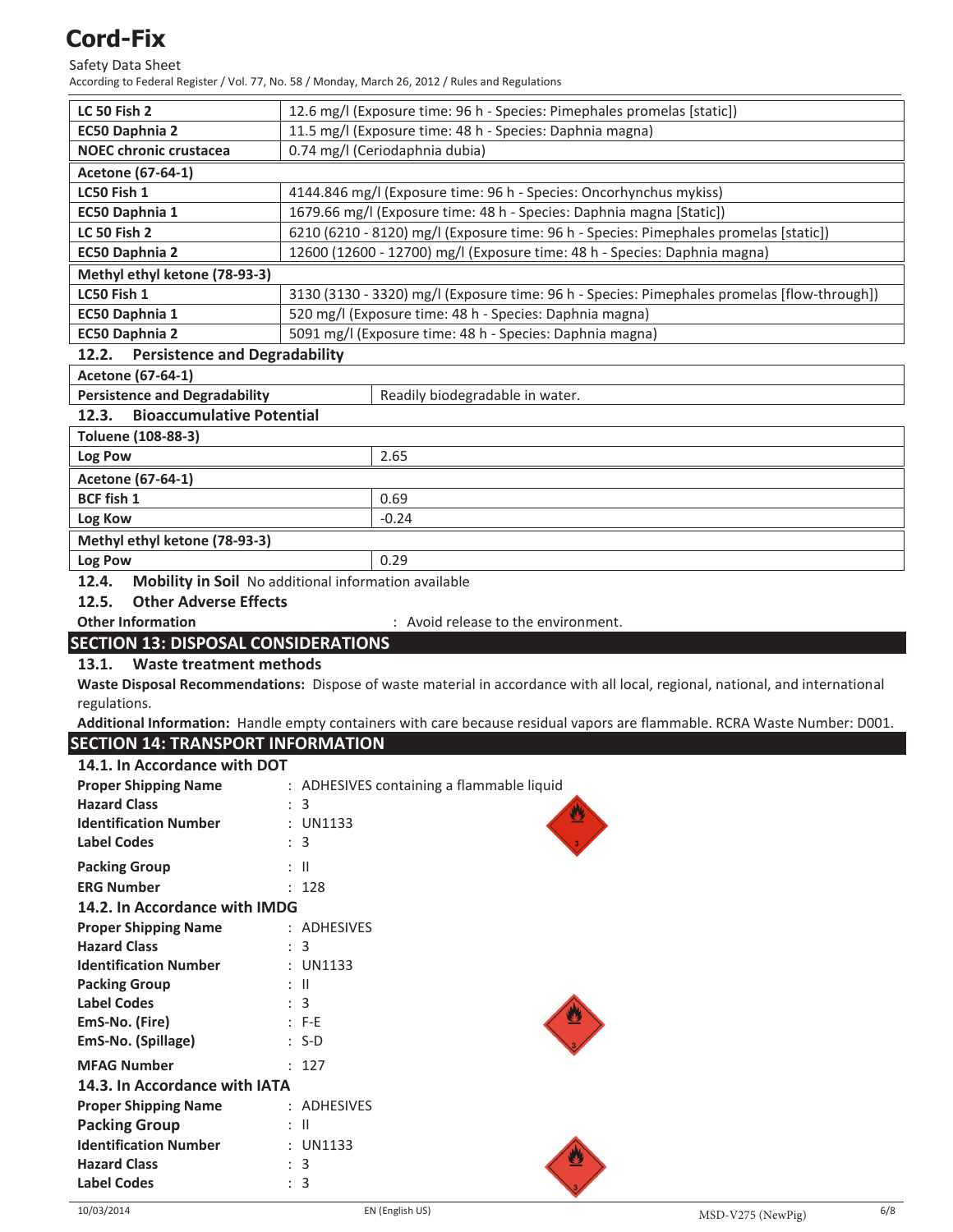Safety Data Sheet

According to Federal Register / Vol. 77, No. 58 / Monday, March 26, 2012 / Rules and Regulations

| <b>ERG Code (IATA)</b><br>: 3L                                                                                                         |                                                                                                                                     |                                                                                        |  |
|----------------------------------------------------------------------------------------------------------------------------------------|-------------------------------------------------------------------------------------------------------------------------------------|----------------------------------------------------------------------------------------|--|
|                                                                                                                                        | <b>SECTION 15: REGULATORY INFORMATION</b>                                                                                           |                                                                                        |  |
| 15.1                                                                                                                                   | <b>US Federal Regulations</b>                                                                                                       |                                                                                        |  |
|                                                                                                                                        | <b>HH-66 Vinyl Cement</b>                                                                                                           |                                                                                        |  |
|                                                                                                                                        | SARA Section 311/312 Hazard Classes                                                                                                 | Fire hazard                                                                            |  |
|                                                                                                                                        |                                                                                                                                     | Immediate (acute) health hazard                                                        |  |
|                                                                                                                                        |                                                                                                                                     | Delayed (chronic) health hazard                                                        |  |
|                                                                                                                                        | Toluene (108-88-3)                                                                                                                  |                                                                                        |  |
|                                                                                                                                        | Listed on the United States TSCA (Toxic Substances Control Act) inventory                                                           |                                                                                        |  |
|                                                                                                                                        | Listed on United States SARA Section 313                                                                                            |                                                                                        |  |
|                                                                                                                                        | RQ (Reportable quantity, section 304 of EPA's List of Lists) :                                                                      | 1000 lb                                                                                |  |
|                                                                                                                                        | <b>SARA Section 313 - Emission Reporting</b>                                                                                        | 1.0%                                                                                   |  |
|                                                                                                                                        | Acetone (67-64-1)                                                                                                                   |                                                                                        |  |
|                                                                                                                                        | Listed on the United States TSCA (Toxic Substances Control Act) inventory                                                           |                                                                                        |  |
|                                                                                                                                        | <b>EPA TSCA Regulatory Flag</b>                                                                                                     | T - T - indicates a substance that is the subject of a Section 4 test rule under TSCA. |  |
|                                                                                                                                        | Methyl ethyl ketone (78-93-3)                                                                                                       |                                                                                        |  |
|                                                                                                                                        | Listed on the United States TSCA (Toxic Substances Control Act) inventory                                                           |                                                                                        |  |
|                                                                                                                                        | <b>SARA Section 311/312 Hazard Classes</b>                                                                                          | Immediate (acute) health hazard                                                        |  |
|                                                                                                                                        |                                                                                                                                     | Fire hazard                                                                            |  |
|                                                                                                                                        | <b>Proprietary Component</b>                                                                                                        |                                                                                        |  |
|                                                                                                                                        | Listed on the United States TSCA (Toxic Substances Control Act) inventory                                                           |                                                                                        |  |
| 15.2                                                                                                                                   | <b>US State Regulations</b>                                                                                                         |                                                                                        |  |
|                                                                                                                                        | Toluene (108-88-3)                                                                                                                  |                                                                                        |  |
|                                                                                                                                        | U.S. - California - Proposition 65 - Developmental                                                                                  | WARNING: This product contains chemicals known to the State of                         |  |
| <b>Toxicity</b>                                                                                                                        |                                                                                                                                     | California to cause birth defects.                                                     |  |
|                                                                                                                                        | U.S. - California - Proposition 65 - Reproductive                                                                                   | WARNING: This product contains chemicals known to the State of                         |  |
| <b>Toxicity - Female</b>                                                                                                               |                                                                                                                                     | California to cause (Female) reproductive harm.                                        |  |
|                                                                                                                                        | Toluene (108-88-3)                                                                                                                  |                                                                                        |  |
|                                                                                                                                        | U.S. - Massachusetts - Right To Know List                                                                                           |                                                                                        |  |
|                                                                                                                                        | U.S. - New Jersey - Right to Know Hazardous Substance List                                                                          |                                                                                        |  |
|                                                                                                                                        | U.S. - Pennsylvania - RTK (Right to Know) - Environmental Hazard List                                                               |                                                                                        |  |
|                                                                                                                                        | U.S. - Pennsylvania - RTK (Right to Know) List                                                                                      |                                                                                        |  |
|                                                                                                                                        | Acetone (67-64-1)                                                                                                                   |                                                                                        |  |
|                                                                                                                                        | U.S. - Massachusetts - Right To Know List                                                                                           |                                                                                        |  |
|                                                                                                                                        | U.S. - New Jersey - Right to Know Hazardous Substance List<br>U.S. - Pennsylvania - RTK (Right to Know) - Environmental Hazard List |                                                                                        |  |
|                                                                                                                                        | U.S. - Pennsylvania - RTK (Right to Know) List                                                                                      |                                                                                        |  |
|                                                                                                                                        | Methyl ethyl ketone (78-93-3)                                                                                                       |                                                                                        |  |
|                                                                                                                                        |                                                                                                                                     |                                                                                        |  |
|                                                                                                                                        | U.S. - Massachusetts - Right To Know List<br>U.S. - New Jersey - Right to Know Hazardous Substance List                             |                                                                                        |  |
|                                                                                                                                        | U.S. - Pennsylvania - RTK (Right to Know) - Environmental Hazard List                                                               |                                                                                        |  |
|                                                                                                                                        | U.S. - Pennsylvania - RTK (Right to Know) List                                                                                      |                                                                                        |  |
|                                                                                                                                        |                                                                                                                                     | SECTION 16: OTHER INFORMATION, INCLUDING DATE OF PREPARATION OR LAST REVISION          |  |
|                                                                                                                                        |                                                                                                                                     |                                                                                        |  |
| <b>Revision Date</b><br>10/03/2014<br>Other Information :                                                                              |                                                                                                                                     |                                                                                        |  |
| This document has been prepared in accordance with the SDS requirements of the OSHA Hazard<br>Communication Standard 29 CFR 1910.1200. |                                                                                                                                     |                                                                                        |  |
|                                                                                                                                        | <b>GHS Full Text Phrases:</b>                                                                                                       |                                                                                        |  |
|                                                                                                                                        | <b>Aquatic Acute 2</b>                                                                                                              | Hazardous to the aquatic environment - Acute Hazard Category 2                         |  |
|                                                                                                                                        | <b>Aquatic Chronic 3</b>                                                                                                            | Hazardous to the aquatic environment - Chronic Hazard Category 3                       |  |
|                                                                                                                                        | Asp. Tox. 1                                                                                                                         | Aspiration hazard Category 1                                                           |  |
|                                                                                                                                        | Eye Irrit. 2A                                                                                                                       | Serious eye damage/eye irritation Category 2A                                          |  |
|                                                                                                                                        |                                                                                                                                     |                                                                                        |  |

Flam. Liq. 2 Flammable liquids Category 2 Repr. 2 Reproductive toxicity Category 2